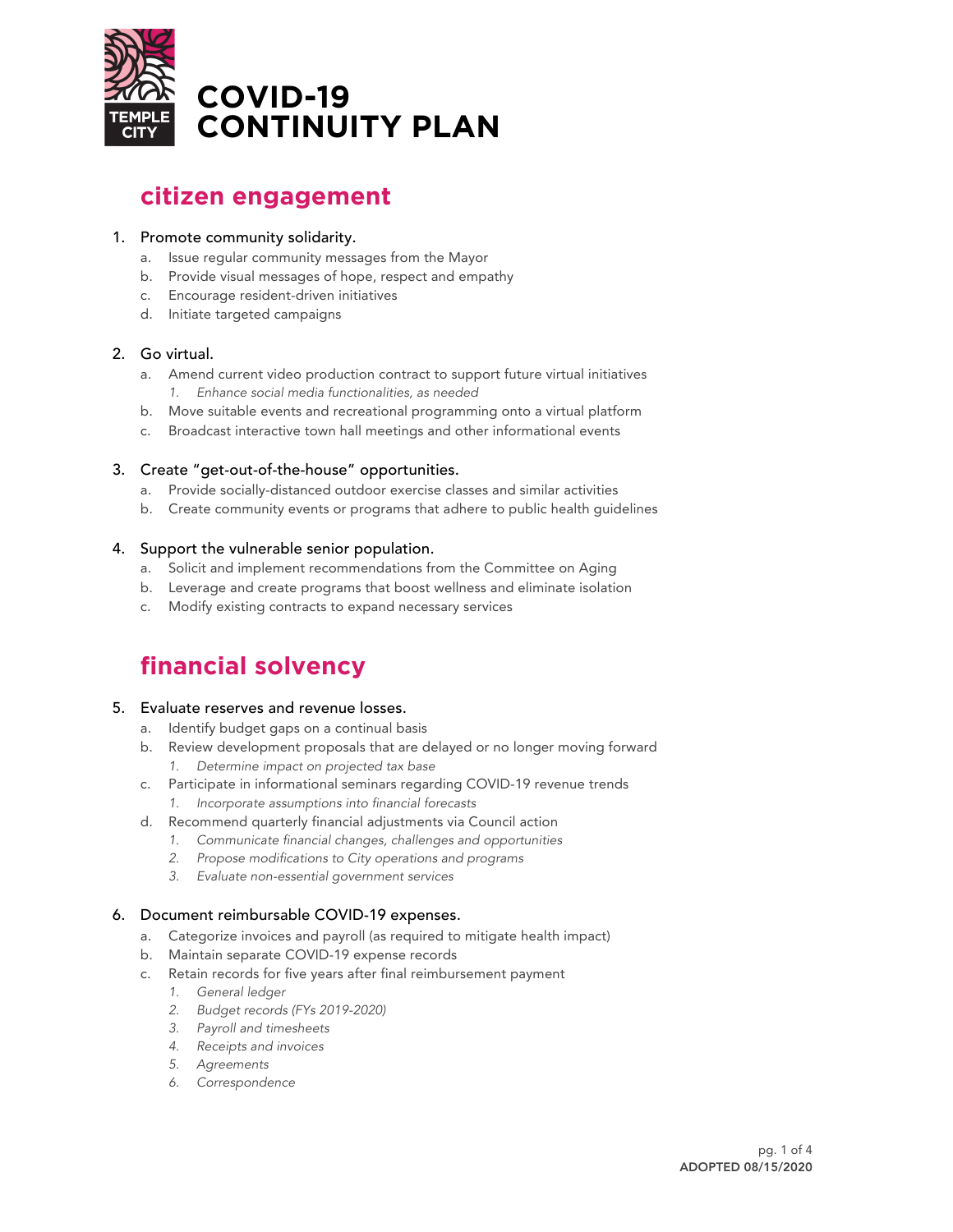

# **financial solvency (cont.)**

# 7. Monitor legislative funding proposals.

- a. Advocate for local needs
- b. Leverage partnerships with elected officials and professional organizations

# **public information**

#### 8. Maintain a resource-based COVID-19 website.

- a. Update subsections regularly
- b. Build brand awareness: templecity.us/coronavirus

# 9. Use social media and mass notification platforms as key information tools.

- a. Create ongoing content that reflects popular content and community concerns
	- *1. Ensure that messaging is original; include a balance of information*
	- *2. Monitor engagement levels, trending posts and "bitly" statistics*
- b. Provide responses to direct messages within one business day

# 10. Disseminate information to those without online access.

- a. Leverage local print media by issuing news releases
- b. Craft and strategically disseminate regularly-issued reports of noteworthy items
- c. Establish and man a community hotline for coronavirus and related inquiries
- d. Leverage reach of the City's cable channel, Rosemead Blvd. billboard and traffic message boards

# 11. Message proactively.

- a. Develop FAQs, address rumor control and provide adequate public notice on modified services
- b. Publicize public discussion of newsworthy Council items
- c. Continue cross-information gathering from other departments and external stakeholders
- d. Translate critical messaging collateral into Chinese, as needed

# **response & recovery planning**

#### 12. Formalize City's response to COVID-19.

- a. Initiate preliminary emergency response
	- *1. Proclaim local emergency*
	- *2. Activate emergency operations center*
	- *3. Develop city facility and response protocols*
	- *4. Establish crisis action team*
	- *5. Issue situational reports*
	- *6. Adjust responses, as needed*
- b. Adopt a COVID-19 service continuity plan
	- *1. Modify initiatives and schedule, as needed*
- c. Continue regional response efforts
	- *1. Maintain coordination with Disaster Management Area D*
	- *2. Attend and participate in LA County Public Health teleconferences*
	- *3. Issue ongoing status reports to the County Office of Emergency Management*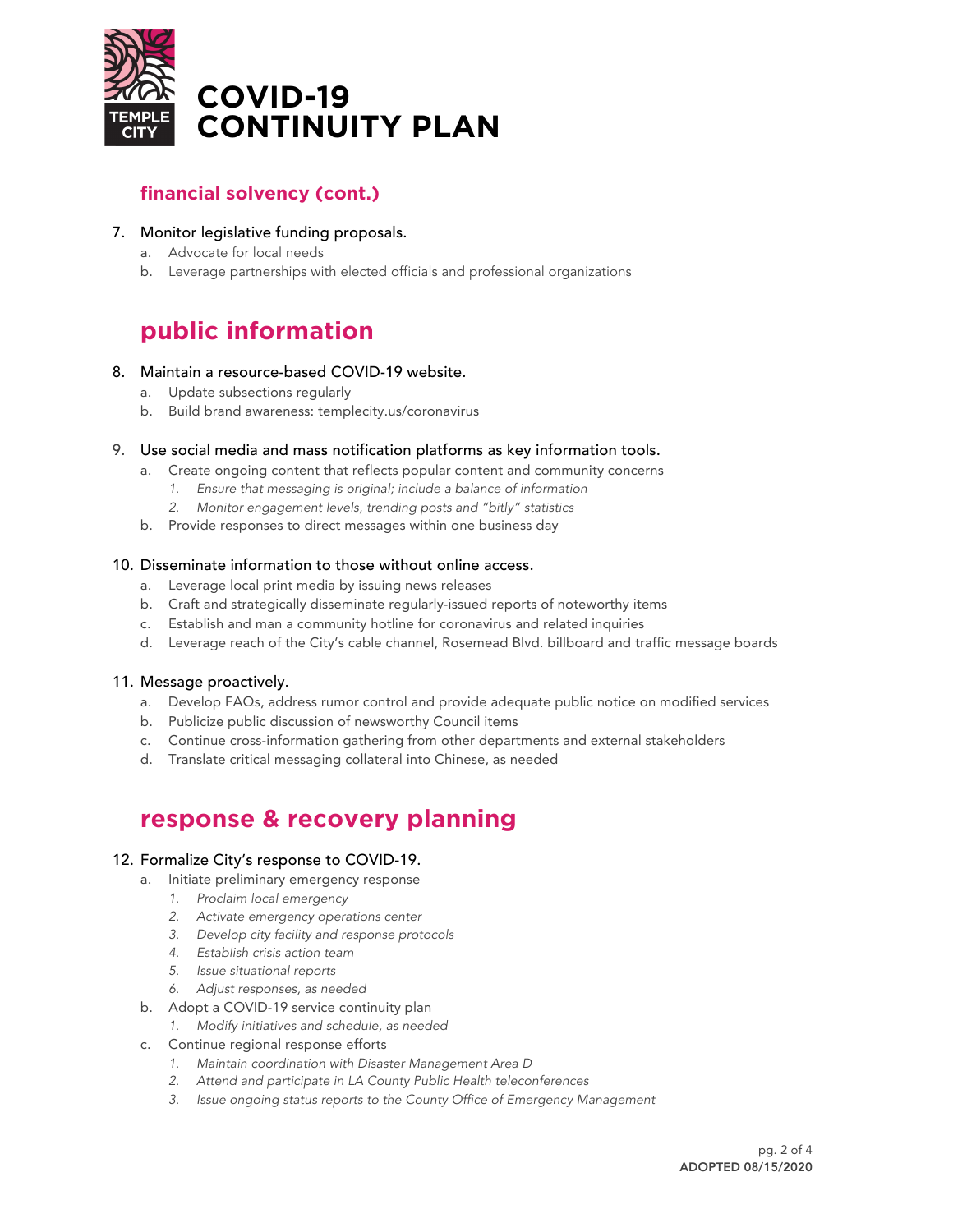

# **response & recovery planning (cont.)**

#### 13. Ensure that City emergency operations plans address COVID-19.

- a. Update the City's emergency operations plan
- b. Develop a phased reconstitution strategy

#### 14. Assist with local economic recovery.\*

#### a. Finalize plan for Council approval

- b. Implement key components
	- *1. Financial assistance*
	- *2. Technical assistance*
	- *3. Business-friendly policies*
	- *4. Marketing/promotion*
- c. Issue status reports

\* Incorporates by reference the adopted Economic Recovery Plan (July 7, 2020).

# **service delivery**

#### 15. Finalize a continuity-of-government plan.

- a. Define various stages with identified closures, precautions and service modifications
- b. Articulate essential and non-essential city services
- c. Use as a guiding document moving forward; amend as needed

#### 16. Position governance to remote meetings.

- a. Train local officials and staff on videoconferencing technology
- b. Recommend ongoing technological or procedural improvements
- c. Include a telephonic option for the community

#### 17. Shift to remote working arrangements (where applicable).

- a. Employ web-based telephonic and document sharing tools
- b. Establish and maintain a protocol for daily staff check-ins
- c. Provide adequate IT support

#### 18. Enhance internal communications.

- a. Hold regular conference calls between management and front-line staff
- b. Create and maintain an agenda of critical issues for ongoing focus and assessment
- c. Encourage staff to recommend service improvements
	- *1. Identify best practices or lessons learned*
- d. Communicate COVID-19 precautions and related personnel actions
- e. Use internal input as basis for external communications

#### 19. Grow online services.

- a. Add new online service capabilities
- b. Enhance document archiving systems
- c. Post signage at City facility entrances advertising online services
- d. Assign and train staff to administer online service requests